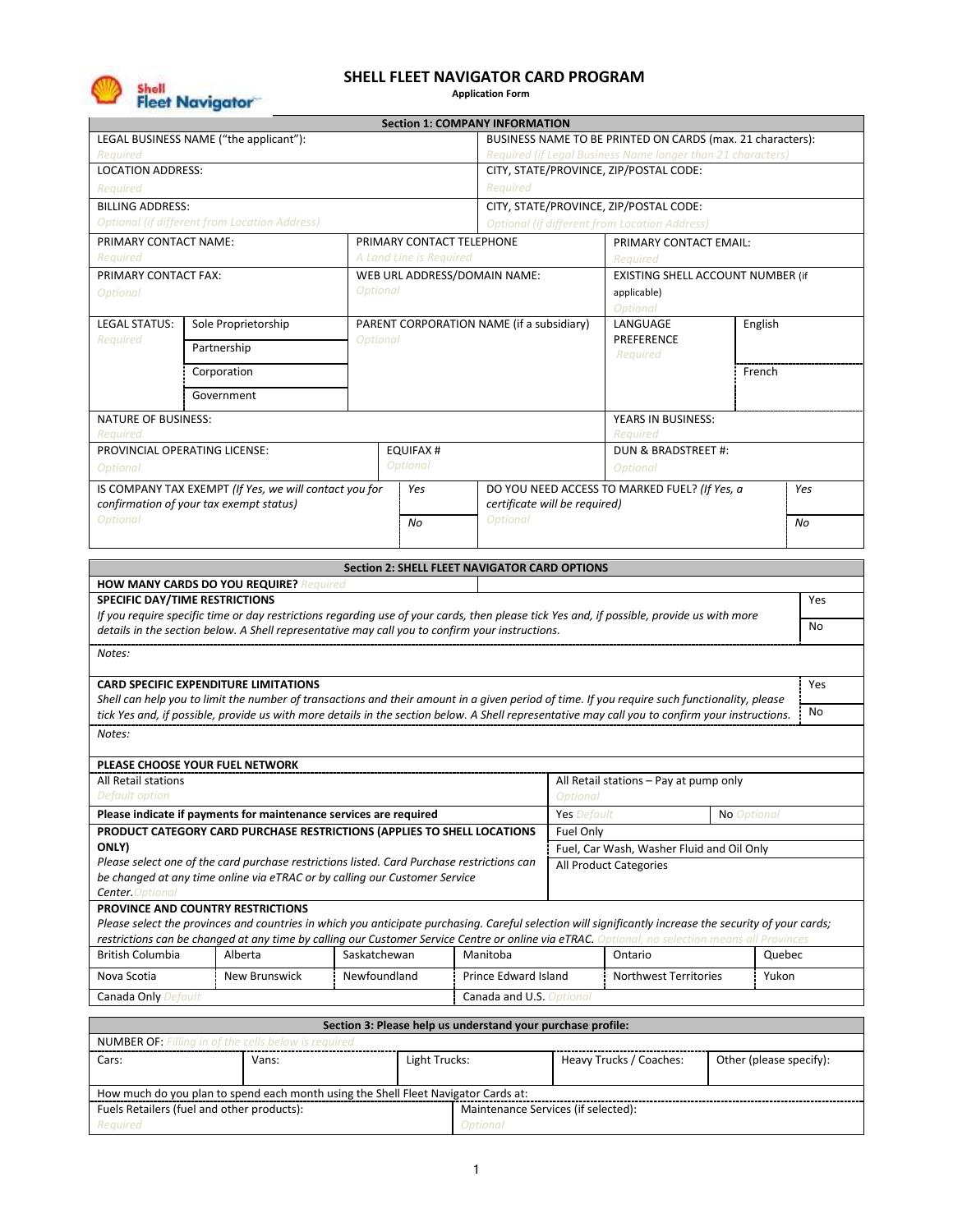| *Based on the information provided above, if the credit limit assessed by Shell is greater than \$25,000, company's financial statements may be requested. |  |  |  |  |
|------------------------------------------------------------------------------------------------------------------------------------------------------------|--|--|--|--|
|------------------------------------------------------------------------------------------------------------------------------------------------------------|--|--|--|--|

**Section 4: COMPANY INFORMATION**

LEGAL BUSINESS NAME ("the applicant"):

| <b>LOCATION ADDRESS:</b> |  |  |
|--------------------------|--|--|

CITY, STATE/PROVINCE, ZIP/POSTAL CODE:

| <b>Section 5: BUSINESS REFERENCES</b> |                 |                          |  |  |
|---------------------------------------|-----------------|--------------------------|--|--|
| <b>BANK REFERENCE:</b>                | CONTACT:        | <b>TELEPHONE NUMBER:</b> |  |  |
| Required                              | Required        | Required                 |  |  |
| TRADE REFERENCE (SUPPLIER) NAME:      | CONTACT:        | <b>TELEPHONE NUMBER:</b> |  |  |
| Optional                              | Optional        | Optional                 |  |  |
| TRADE REFERENCE (SUPPLIER) NAME:      | CONTACT:        | <b>TELEPHONE NUMBER:</b> |  |  |
| Optional                              | <b>Optional</b> | <b>Optional</b>          |  |  |
| TRADE REFERENCE (SUPPLIER) NAME:      | CONTACT:        | <b>TELEPHONE NUMBER:</b> |  |  |
| <b>Optional</b>                       | <b>Optional</b> | <b>Optional</b>          |  |  |

| Section 6: MISCELLANEOUS (reserved for Shell purposes) |  |  |
|--------------------------------------------------------|--|--|
| Shell Sales Representative: Name, Phone Number, Email  |  |  |
| <b>Shell Internal use</b>                              |  |  |
| <b>Promotion Code:</b>                                 |  |  |
| <b>Optional</b>                                        |  |  |
| Notes:                                                 |  |  |
| <b>Shell Internal use</b>                              |  |  |
|                                                        |  |  |

I consent to Shell Canada Products and its partners, and each of their respective affiliates, successors and assigns ("Shell") using, obtaining from, exchanging with or disclosing to third parties all information concerning the applicant, that has been or may hereafter be acquired in connection with this application for the purposes of conducting credit investigations, ensuring the accuracy of the information contained in this application, processing this application, entering into, administering, performing and enforcing any agreement or transaction in connection with the credit applied for in this application and providing account services for any credit card(s) issued to the applicant. I understand that Shell will share certain business related information, such as transaction data and contact information, with the retailer of the station to which the discount benefit of this product is linked.

I consent to the transfer of the information contained in my application to locations outside of Canada. As such, I understand that foreign governments, courts, regulatory agencies or law enforcement personnel may be able to obtain disclosure of any information provided in this application including information, if any, about natural persons, through the laws of the applicable jurisdiction which may be different than the laws of Canada.

I certify that the information in this application is true and confirm that I am duly authorized to complete this application on behalf of the applicant. I confirm that the credit card(s) will be used for business purposes only. I certify that I have read and accept these terms and conditions. I agree that the use of the credit card(s), constitutes acceptance of the SHELL FLEET NAVIGATOR CARD PROGRAM Terms and Conditions.

## **Authorized Signing Officer(s), Principal(s), Partner(s), or Proprietor(s)**

By signing below, I acknowledge and agree to everything written herein and in the Shell Fleet Navigator Card Program Terms and

Conditions, which forms part of this application.

| Title                                                                                      | Name |  |
|--------------------------------------------------------------------------------------------|------|--|
|                                                                                            |      |  |
| Signature                                                                                  | Date |  |
|                                                                                            |      |  |
| Check this box if you wish to receive special offers and other news from Shell via e-mail. |      |  |

### **PERSONAL CONSUMER CREDIT REPORT**

| In order to evaluate this application, Shell Canada Products and its partners, and each of their respective affiliates, successors and assigns ("Shell") may require a personal<br>consumer credit report with respect to the owner or a title-authorized officer of the applicant company. By providing the requested information and signing below, you<br>agree and authorize Shell to collect, use and disclose your personal information including your credit and other financial information for the purposes of conducting credit<br>investigations and processing this application. This is not a personal guarantee and no personal guarantee is required.<br>The personal information collected about you will be shared with other Shell group companies and with our 3rd party service providers that assist Shell in processing this<br>application. As such, your personal information may be processed and stored in locations outside of Canada. The processing of your personal information will adhere to<br>Shell's privacy practices and applicable privacy laws.<br>If you have questions about Shell's privacy policy or about our practices with respect to service providers located outside of Canada, please e-mail us at<br>privacyincanada@shell.com.<br>Name<br>Title<br>Home Address<br>Date<br>Signature<br>Spouse's Name (If Joint)<br>Spouse's Signature (if joint) |  |  |  |  |  |
|-------------------------------------------------------------------------------------------------------------------------------------------------------------------------------------------------------------------------------------------------------------------------------------------------------------------------------------------------------------------------------------------------------------------------------------------------------------------------------------------------------------------------------------------------------------------------------------------------------------------------------------------------------------------------------------------------------------------------------------------------------------------------------------------------------------------------------------------------------------------------------------------------------------------------------------------------------------------------------------------------------------------------------------------------------------------------------------------------------------------------------------------------------------------------------------------------------------------------------------------------------------------------------------------------------------------------------------------------------------------------------------------------------|--|--|--|--|--|
|                                                                                                                                                                                                                                                                                                                                                                                                                                                                                                                                                                                                                                                                                                                                                                                                                                                                                                                                                                                                                                                                                                                                                                                                                                                                                                                                                                                                       |  |  |  |  |  |
|                                                                                                                                                                                                                                                                                                                                                                                                                                                                                                                                                                                                                                                                                                                                                                                                                                                                                                                                                                                                                                                                                                                                                                                                                                                                                                                                                                                                       |  |  |  |  |  |
|                                                                                                                                                                                                                                                                                                                                                                                                                                                                                                                                                                                                                                                                                                                                                                                                                                                                                                                                                                                                                                                                                                                                                                                                                                                                                                                                                                                                       |  |  |  |  |  |
|                                                                                                                                                                                                                                                                                                                                                                                                                                                                                                                                                                                                                                                                                                                                                                                                                                                                                                                                                                                                                                                                                                                                                                                                                                                                                                                                                                                                       |  |  |  |  |  |
|                                                                                                                                                                                                                                                                                                                                                                                                                                                                                                                                                                                                                                                                                                                                                                                                                                                                                                                                                                                                                                                                                                                                                                                                                                                                                                                                                                                                       |  |  |  |  |  |
|                                                                                                                                                                                                                                                                                                                                                                                                                                                                                                                                                                                                                                                                                                                                                                                                                                                                                                                                                                                                                                                                                                                                                                                                                                                                                                                                                                                                       |  |  |  |  |  |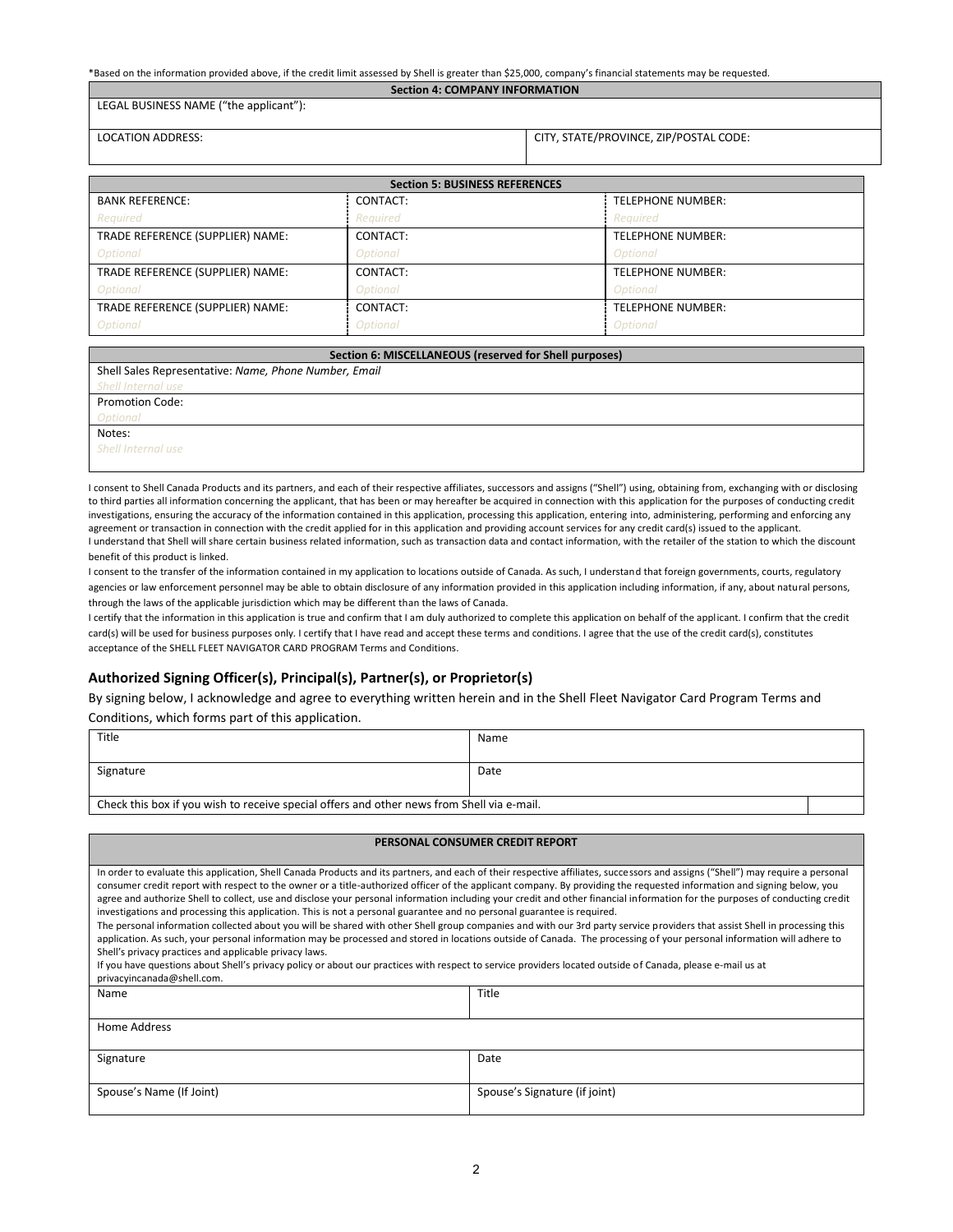| <b>BILLING INSTRUCTIONS AND AUTHORIZATION</b>                                                                                                                                                                                                                                                                                                                          |                                                        |  |  |  |
|------------------------------------------------------------------------------------------------------------------------------------------------------------------------------------------------------------------------------------------------------------------------------------------------------------------------------------------------------------------------|--------------------------------------------------------|--|--|--|
| <b>CUSTOMER NAME:</b>                                                                                                                                                                                                                                                                                                                                                  | <b>CARRIER ID (Existing Customers only):</b>           |  |  |  |
| Required                                                                                                                                                                                                                                                                                                                                                               | <b>Optional</b>                                        |  |  |  |
|                                                                                                                                                                                                                                                                                                                                                                        | <b>BILLING INFORMATION</b>                             |  |  |  |
| <b>BILLING CONTACT NAME</b>                                                                                                                                                                                                                                                                                                                                            | BILLING CONTACT PHONE NUMBER                           |  |  |  |
| Reauired                                                                                                                                                                                                                                                                                                                                                               | Required                                               |  |  |  |
| BILLING CONTACT EMAIL ADDRESS                                                                                                                                                                                                                                                                                                                                          | Statement Options, Please select ONE of the following. |  |  |  |
| Reauired                                                                                                                                                                                                                                                                                                                                                               | E-mail / Regular Mail                                  |  |  |  |
| <b>BILLING ADDRESS:</b>                                                                                                                                                                                                                                                                                                                                                |                                                        |  |  |  |
| For New Customers, already captured in the main data                                                                                                                                                                                                                                                                                                                   | <b>PRE-AUTHORIZED DEBIT</b>                            |  |  |  |
|                                                                                                                                                                                                                                                                                                                                                                        |                                                        |  |  |  |
| Please provide account information details.<br>Below an guide on where to find your account information:<br>0001<br>DATE<br>PAY to __<br>DOILARS<br>$-100$<br>PER<br>"000000" (00000 0000 0000 0000000"<br>Cheque No. Transit/Branch Institution Account<br>Canadian Dollar Account information<br>Canadian Bank/Financial Institution information (Payer)<br>Required |                                                        |  |  |  |
| Transit/Branch Number Institution Number                                                                                                                                                                                                                                                                                                                               | <b>Account Number</b>                                  |  |  |  |
| Required                                                                                                                                                                                                                                                                                                                                                               | Required                                               |  |  |  |
| Name of Financial Institution                                                                                                                                                                                                                                                                                                                                          | <b>Branch Name</b>                                     |  |  |  |
| Required<br><b>Branch Address</b>                                                                                                                                                                                                                                                                                                                                      | Required<br><b>City Province Postal Code</b>           |  |  |  |
| Required                                                                                                                                                                                                                                                                                                                                                               | Required                                               |  |  |  |
| Please enclose a void cheque with this application form.                                                                                                                                                                                                                                                                                                               |                                                        |  |  |  |
|                                                                                                                                                                                                                                                                                                                                                                        | MISCELLANEOUS (reserved for Shell purposes)            |  |  |  |
| Notes:                                                                                                                                                                                                                                                                                                                                                                 |                                                        |  |  |  |
|                                                                                                                                                                                                                                                                                                                                                                        |                                                        |  |  |  |